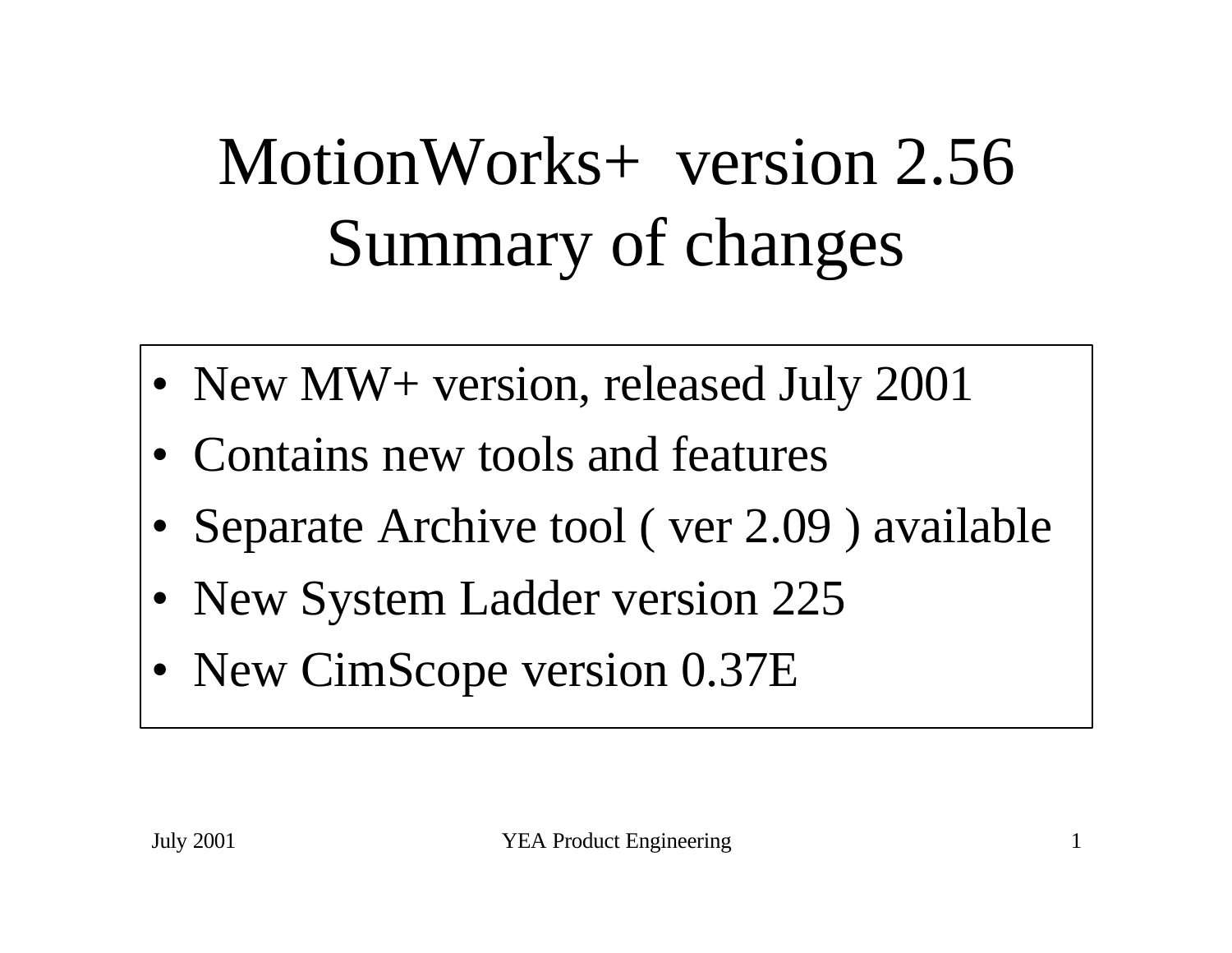#### New tools and features

- Scope
- Archive
- Search & Replace
- Cross Reference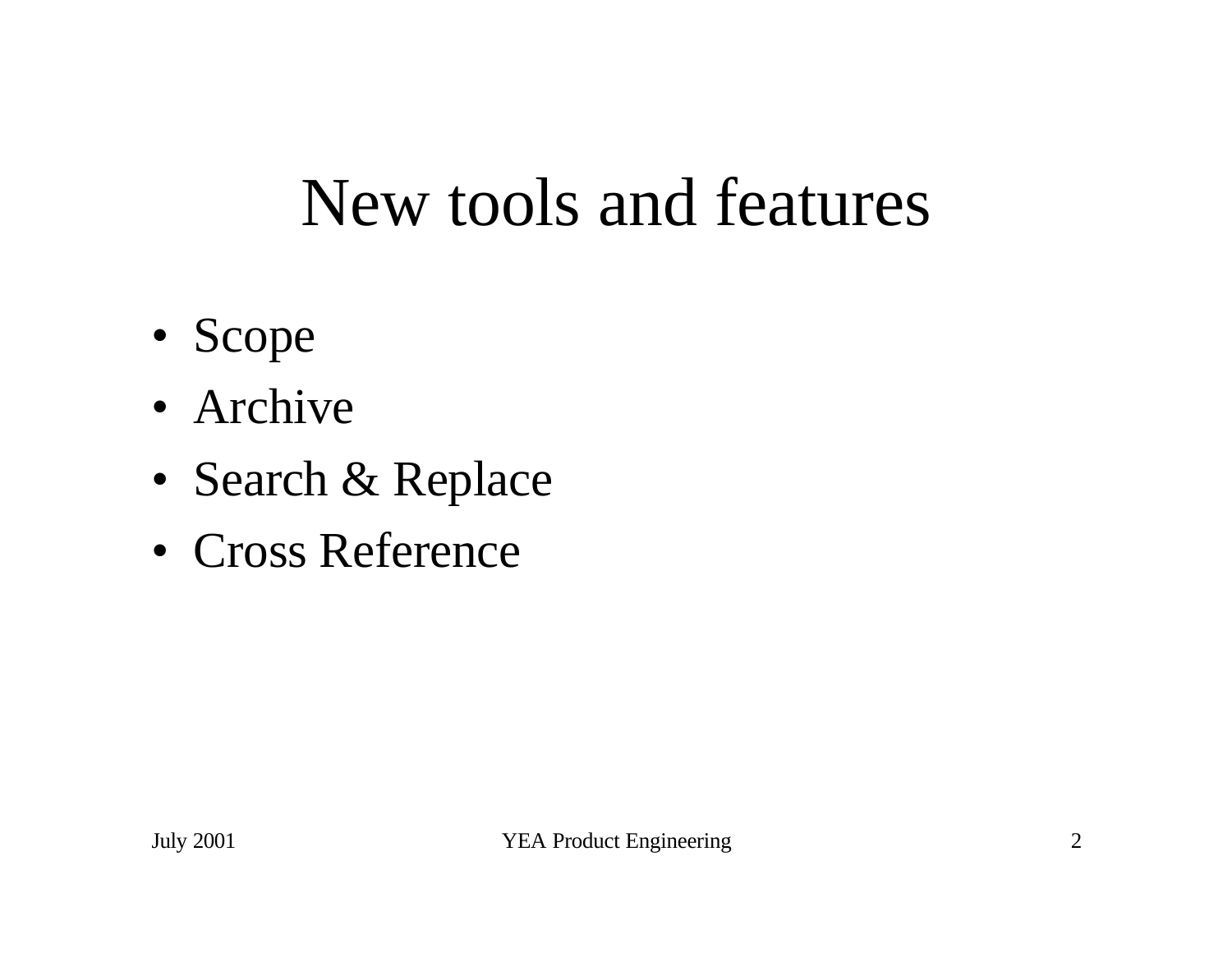- Graphical and table view of captured data
	- (4) Analog channels
	- (4) Digital channels
	- Trigger condition is settable
	- Graphical or table view of data
- Configure by property window settings
- Can be run online or offline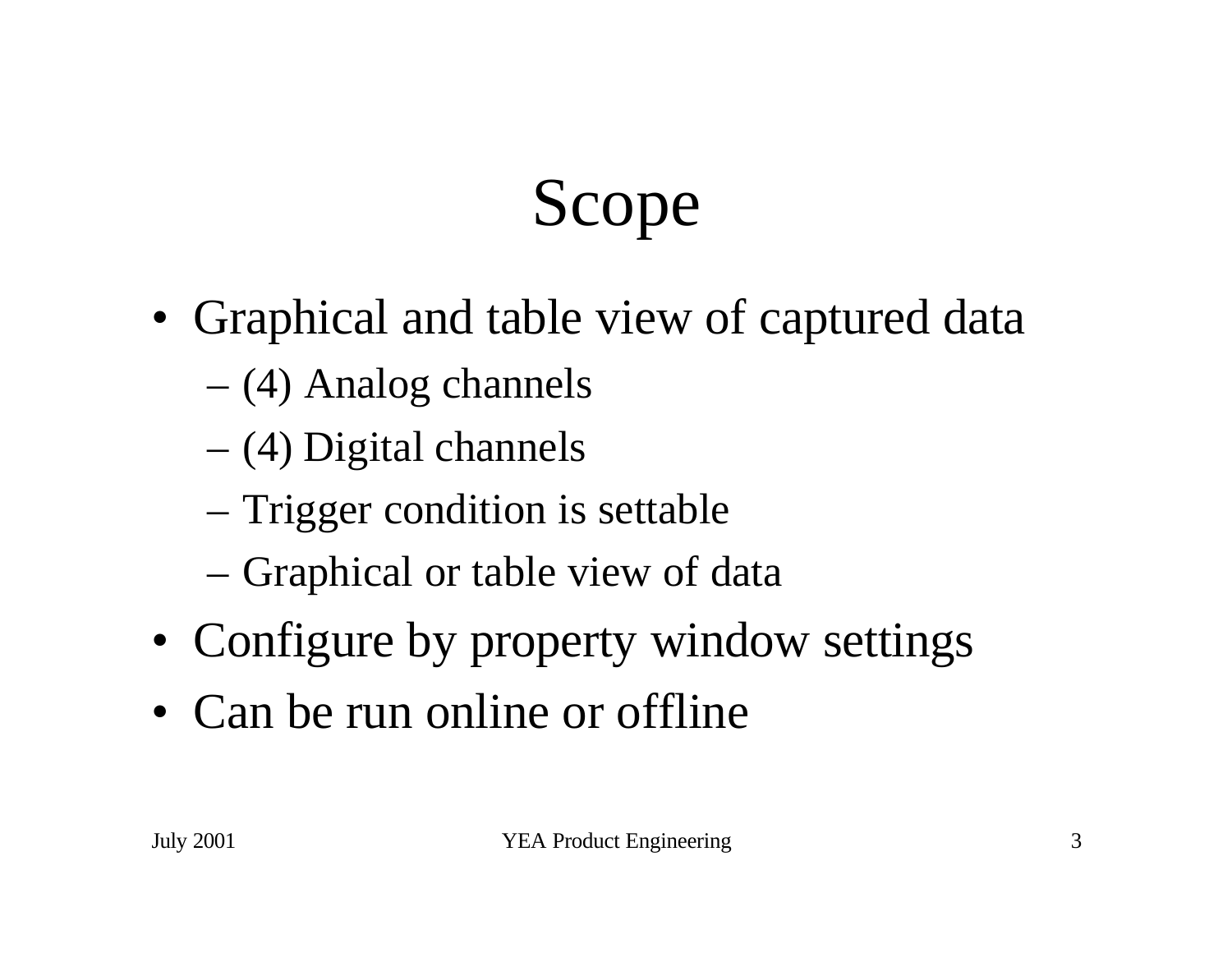- Export Chart – saves to a file
- Import Chart
	- get from file
- Zoom
	- vary view size



– "rubber band" an area to zoom in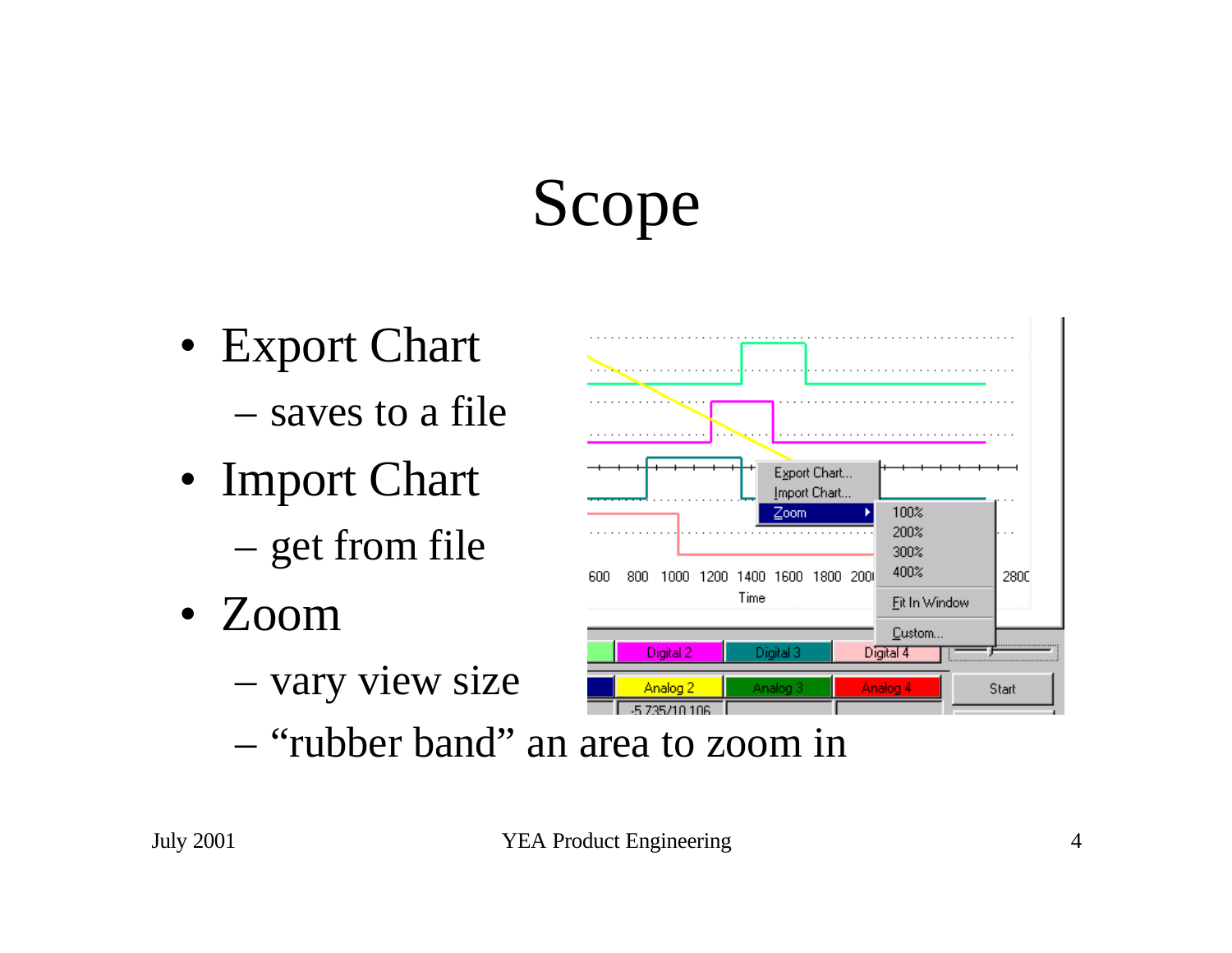## Scope Trigger

- One Conditional statement starts data capture
- Use Expression Builder
	- example: Local\_Input4==true

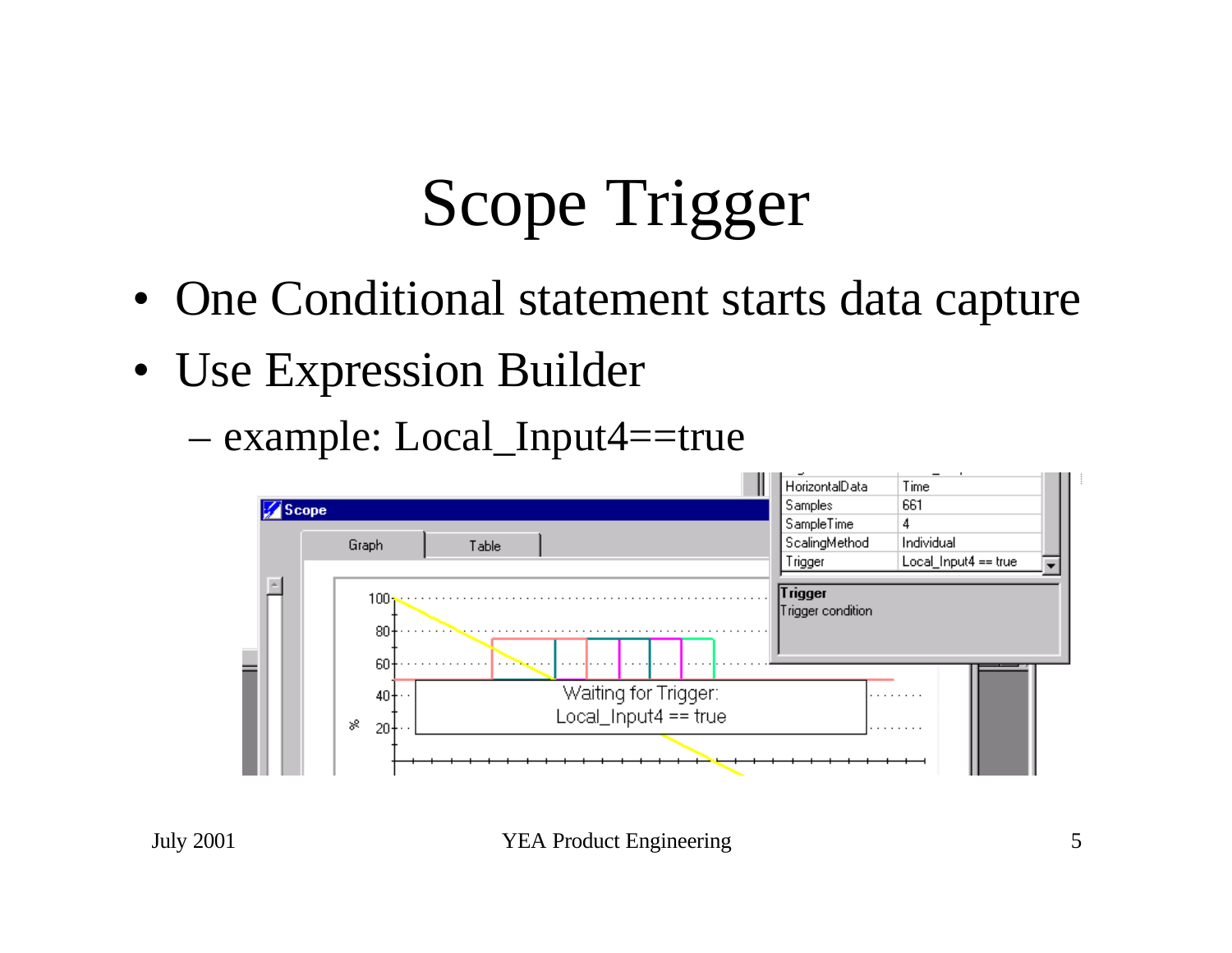

 $\vert x \vert$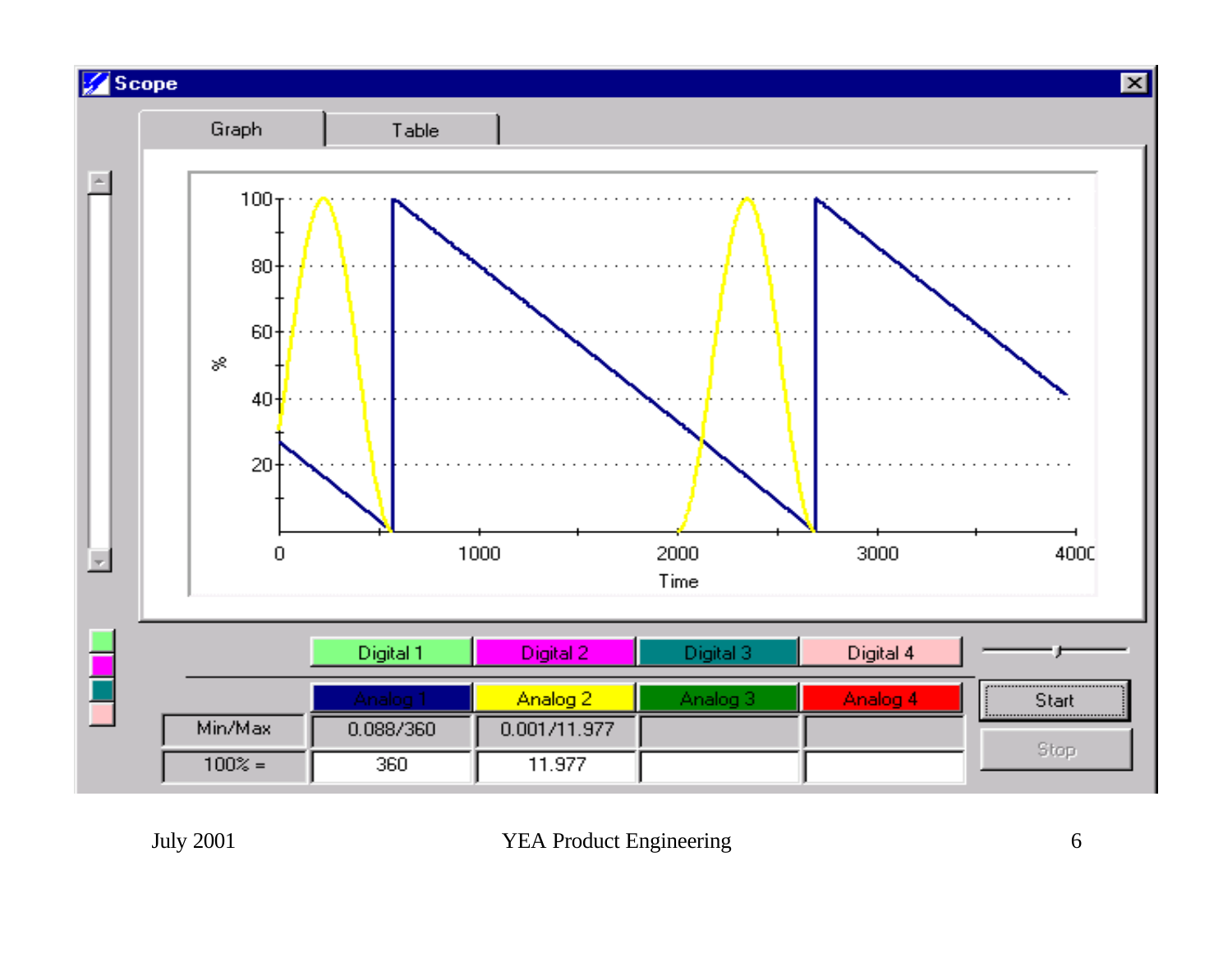

 $\vert x \vert$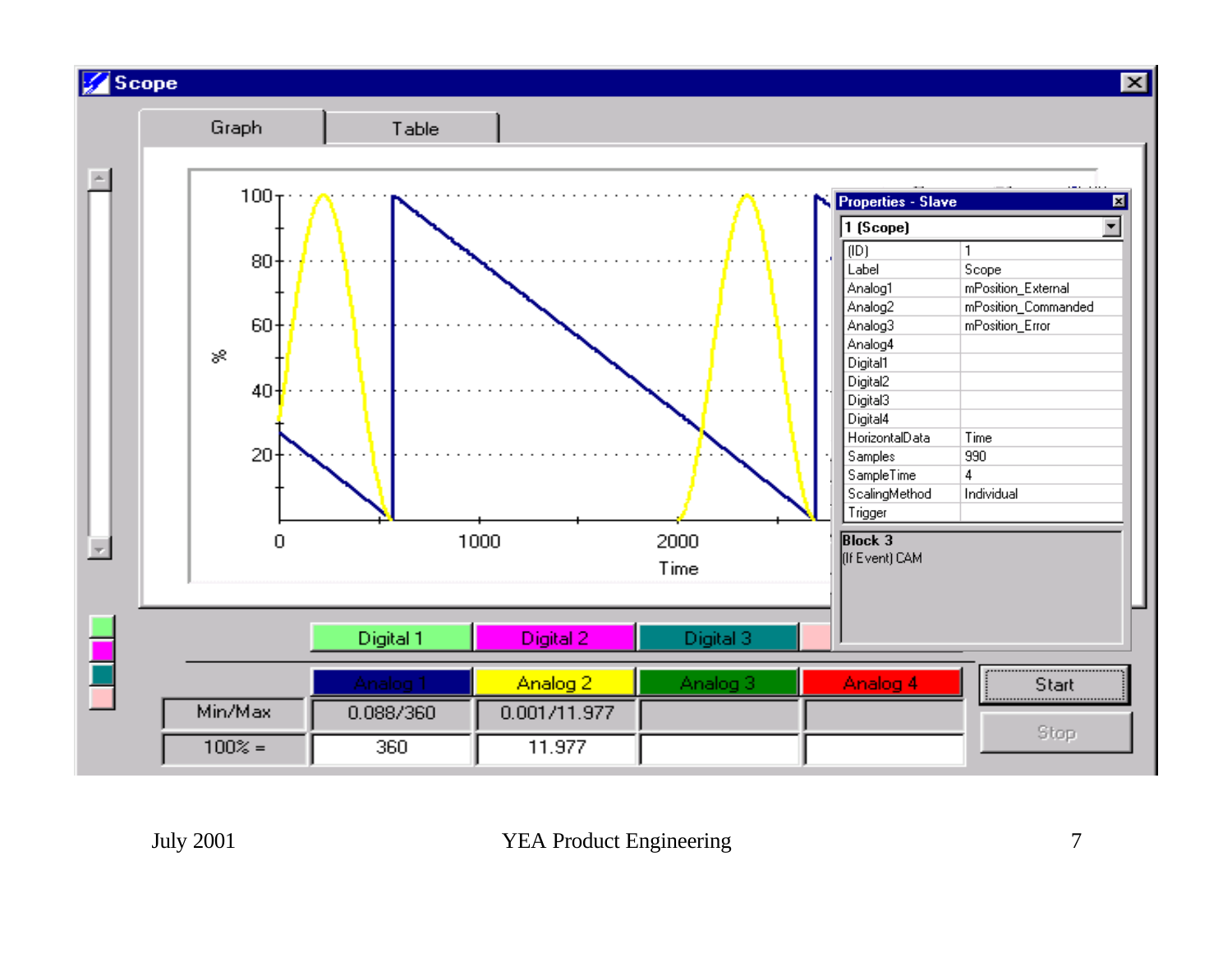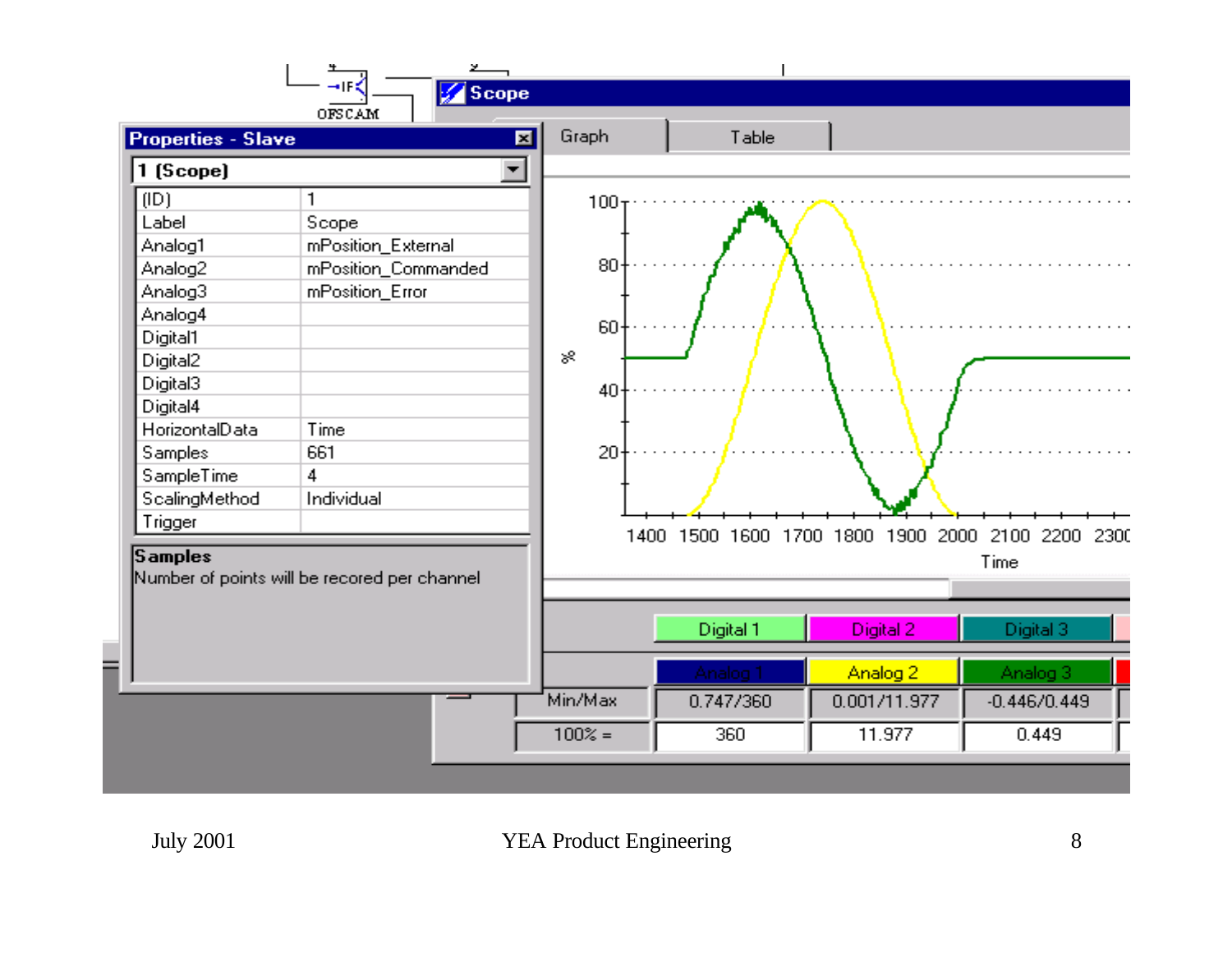$\sqrt{S}$ Scope

| مسرمين              |          |                     |                     |                     |           |           | $\overline{\phantom{a}}$      |
|---------------------|----------|---------------------|---------------------|---------------------|-----------|-----------|-------------------------------|
| Graph               |          | Table               |                     |                     |           |           |                               |
| Analog <sub>1</sub> | Analog 2 | Analog <sub>3</sub> | Analog 4            | Digital 1           | Digital 2 | Digital 3 | Digital 4<br>$\blacktriangle$ |
| 9.844               | 0.825    |                     |                     |                     |           |           |                               |
| 9.229               | 0.716    |                     |                     |                     |           |           |                               |
| 8.525               | 0.616    |                     |                     |                     |           |           |                               |
| 7.822               | 0.522    |                     |                     |                     |           |           |                               |
| 7.075               | 0.442    |                     |                     |                     |           |           |                               |
| 6.460               | 0.363    |                     |                     |                     |           |           |                               |
| 5.713               | 0.295    |                     |                     |                     |           |           |                               |
| 5.098               | 0.231    |                     |                     |                     |           |           |                               |
| 4.438               | 0.177    |                     |                     |                     |           |           |                               |
| 3.560               | 0.117    |                     |                     |                     |           |           |                               |
| 2.900               | 0.079    |                     |                     |                     |           |           |                               |
| 2.241               | 0.050    |                     |                     |                     |           |           |                               |
| 1.538               | 0.028    |                     |                     |                     |           |           |                               |
| 1.011               | 0.010    |                     |                     |                     |           |           |                               |
| 0.308               | 0.002    |                     |                     |                     |           |           |                               |
| 360                 | 0.000    |                     |                     |                     |           |           |                               |
| 359                 | in nnn.  |                     |                     |                     |           |           |                               |
| $\blacksquare$      |          |                     |                     |                     |           |           | $\blacksquare$                |
|                     |          |                     |                     |                     |           |           |                               |
|                     |          | Digital 1           | Digital 2           | Digital 3           |           | Digital 4 |                               |
|                     |          | Analog 1            | Analog <sub>2</sub> | Analog <sub>3</sub> |           | Analog 4  | Start                         |
| Min/Max             |          | 0.088/360           | 0.001/11.977        |                     |           |           |                               |
| $100% =$            |          | 360                 | 11.977              |                     |           |           | Stop                          |

Y.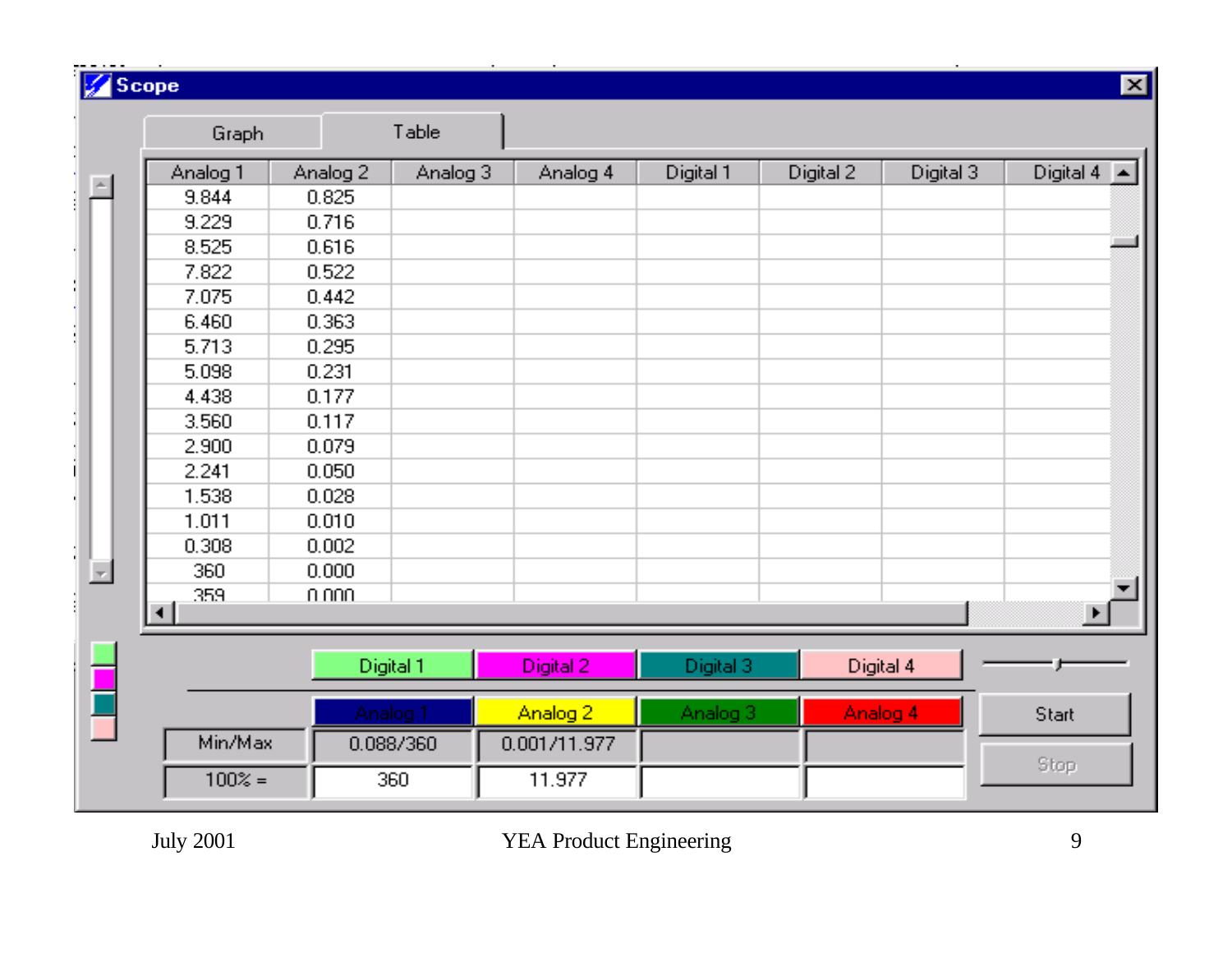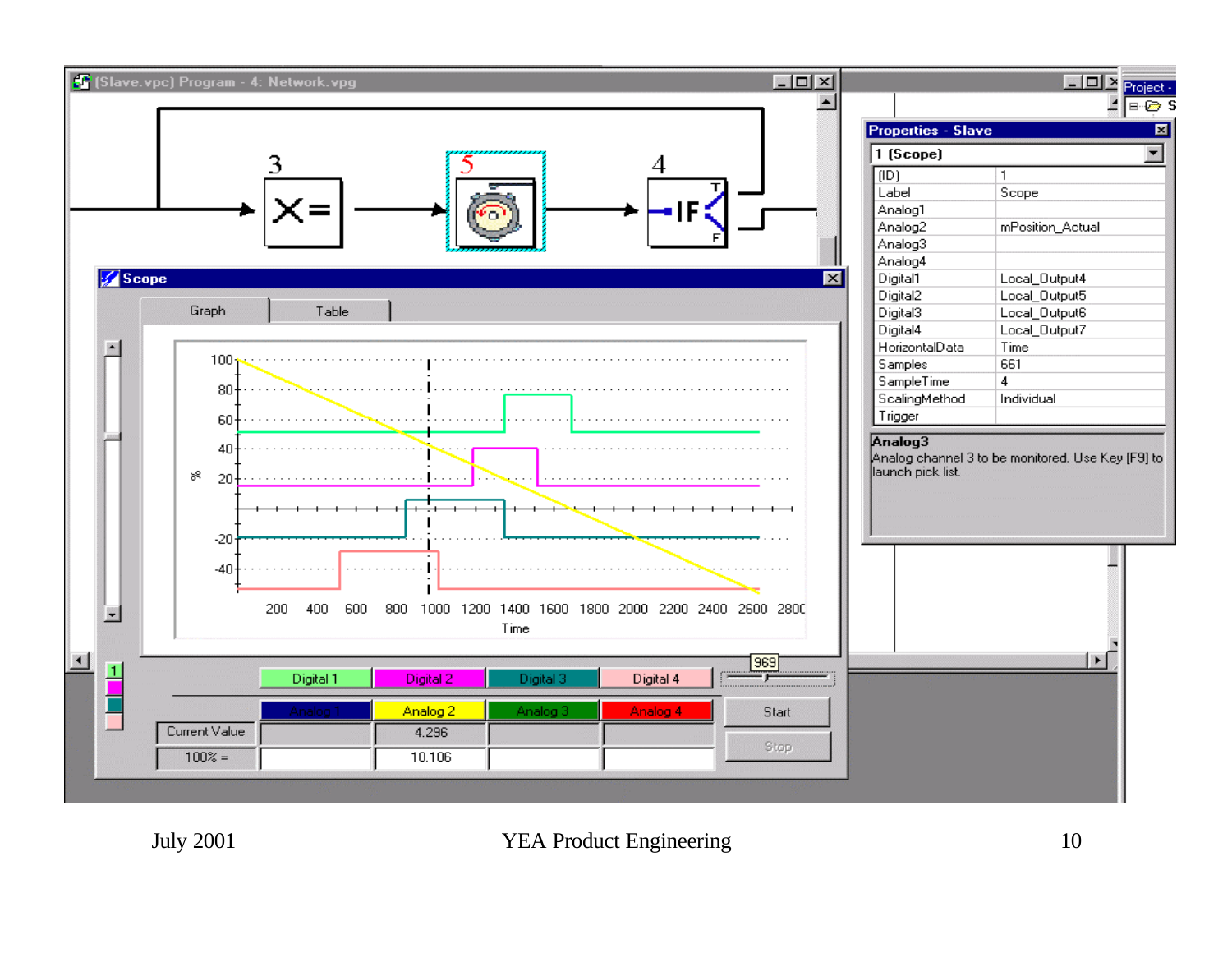#### Archive

- Installed with MW+
- Can also be a "Stand Alone" application
- Independent install wizard on CDROM
- Not necessary to have MW or MW+ installed on the PC to use archive
- Located in Tools pull down menu in MW+
- Upload or Download complete projects
- SGDH parameters included in archive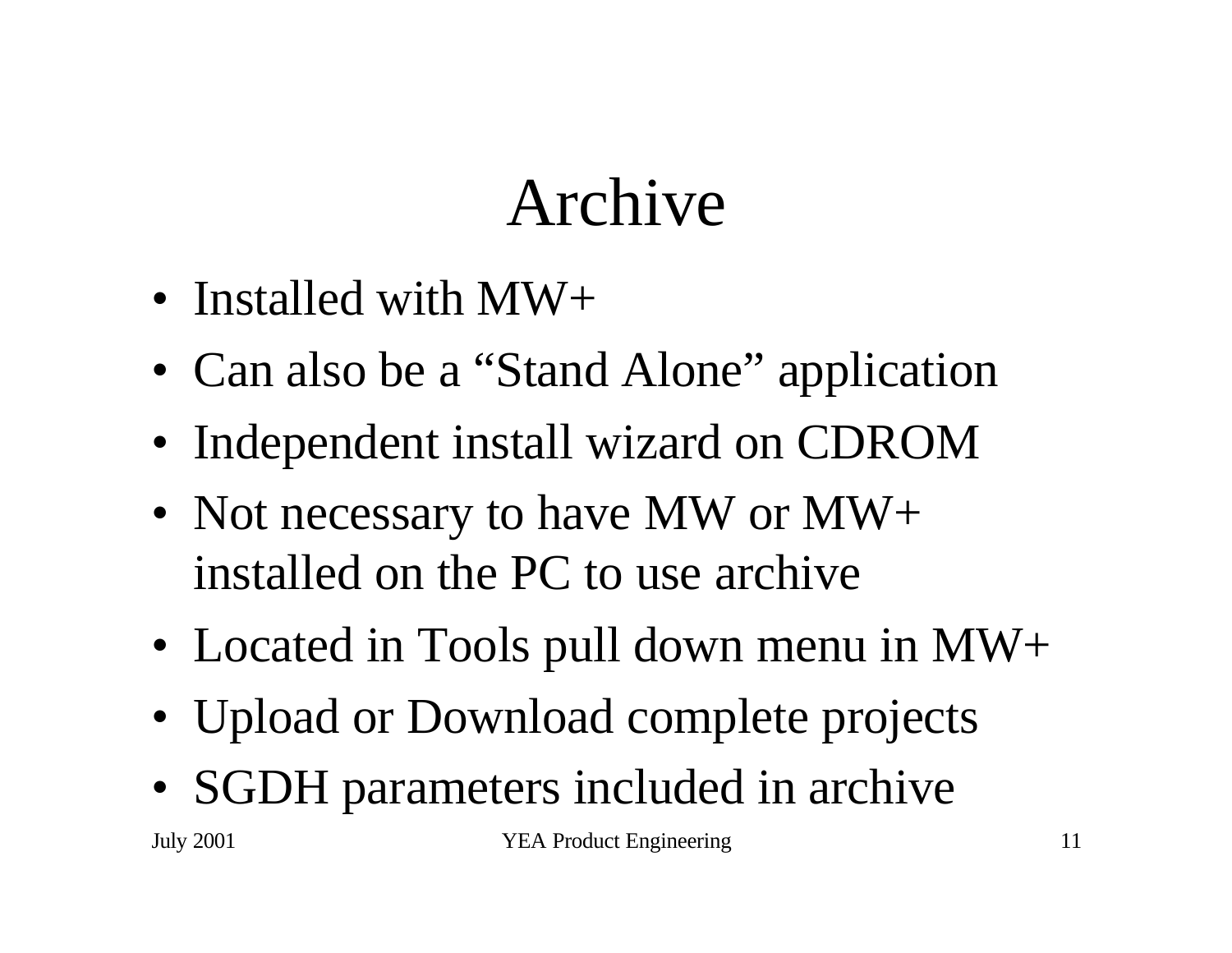#### Archive

| Computer           |                |           |                                                  |            |                       |  |
|--------------------|----------------|-----------|--------------------------------------------------|------------|-----------------------|--|
|                    |                |           | <b>Transfer Options</b><br><b>▽</b> Program Data |            |                       |  |
| Current Directory: |                |           |                                                  |            |                       |  |
| C:\MyBackup        |                |           | $\nabla$ Variables                               |            | <b>▽</b> Show Details |  |
| JCA                |                |           | $\nabla$ Constants                               |            |                       |  |
| MyBackup           |                |           |                                                  |            |                       |  |
|                    |                |           |                                                  | Controller |                       |  |
|                    |                |           |                                                  |            |                       |  |
|                    |                |           | $\Rightarrow$                                    |            |                       |  |
|                    |                |           |                                                  |            |                       |  |
|                    |                |           | $\zeta \! = \!$                                  |            |                       |  |
|                    |                |           | $\mathsf{E} \mathsf{g} \mathsf{it}$              |            |                       |  |
| ⊜c:                |                |           |                                                  |            |                       |  |
|                    |                |           |                                                  |            |                       |  |
| Transfer Progress  |                |           |                                                  |            |                       |  |
| Total Files:<br>40 | File Name:     | \$SFINDEX |                                                  |            |                       |  |
|                    | Current State: |           |                                                  |            |                       |  |
| Active File:<br>15 |                |           |                                                  |            |                       |  |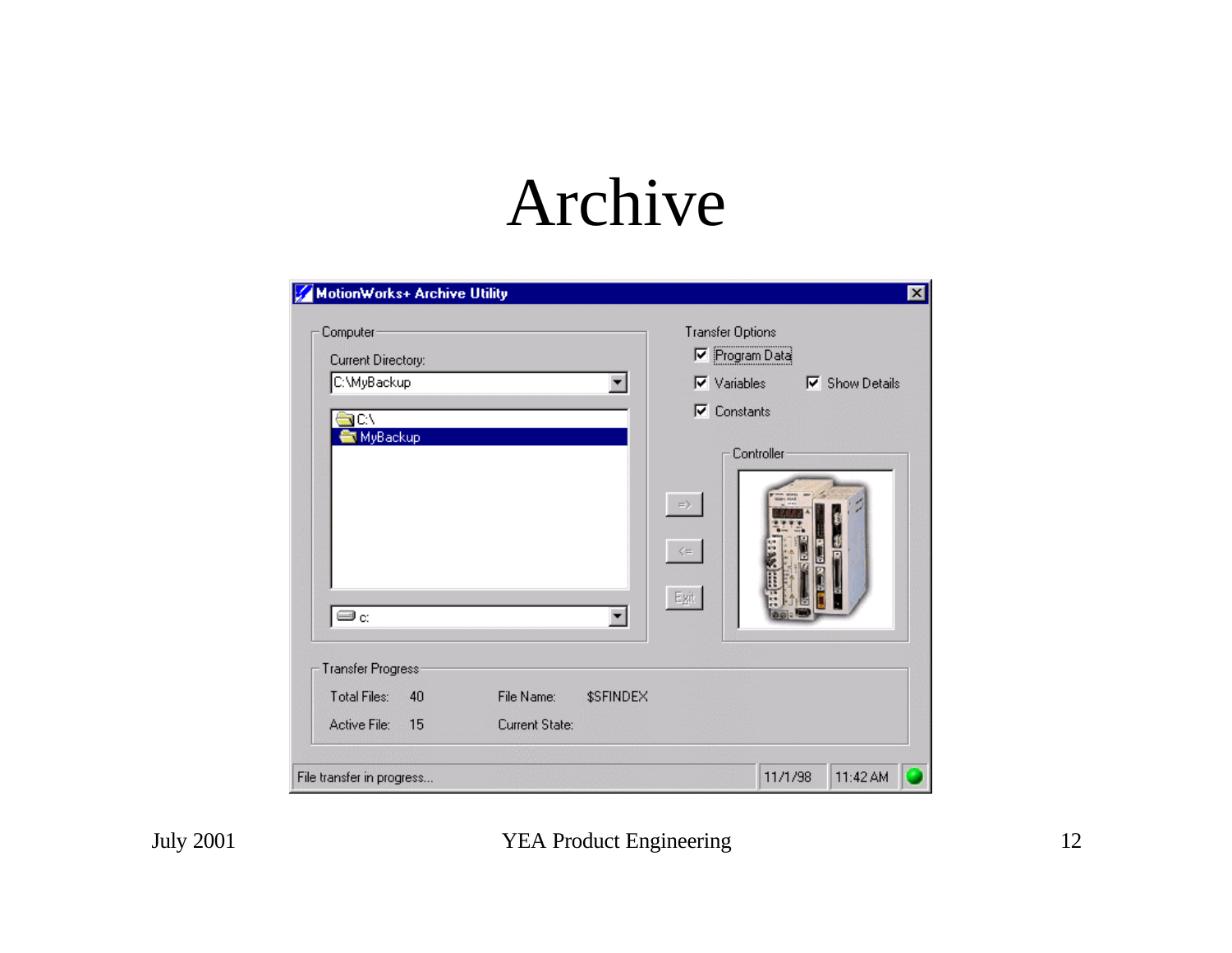### Search & Replace

• Change variable or I/O names

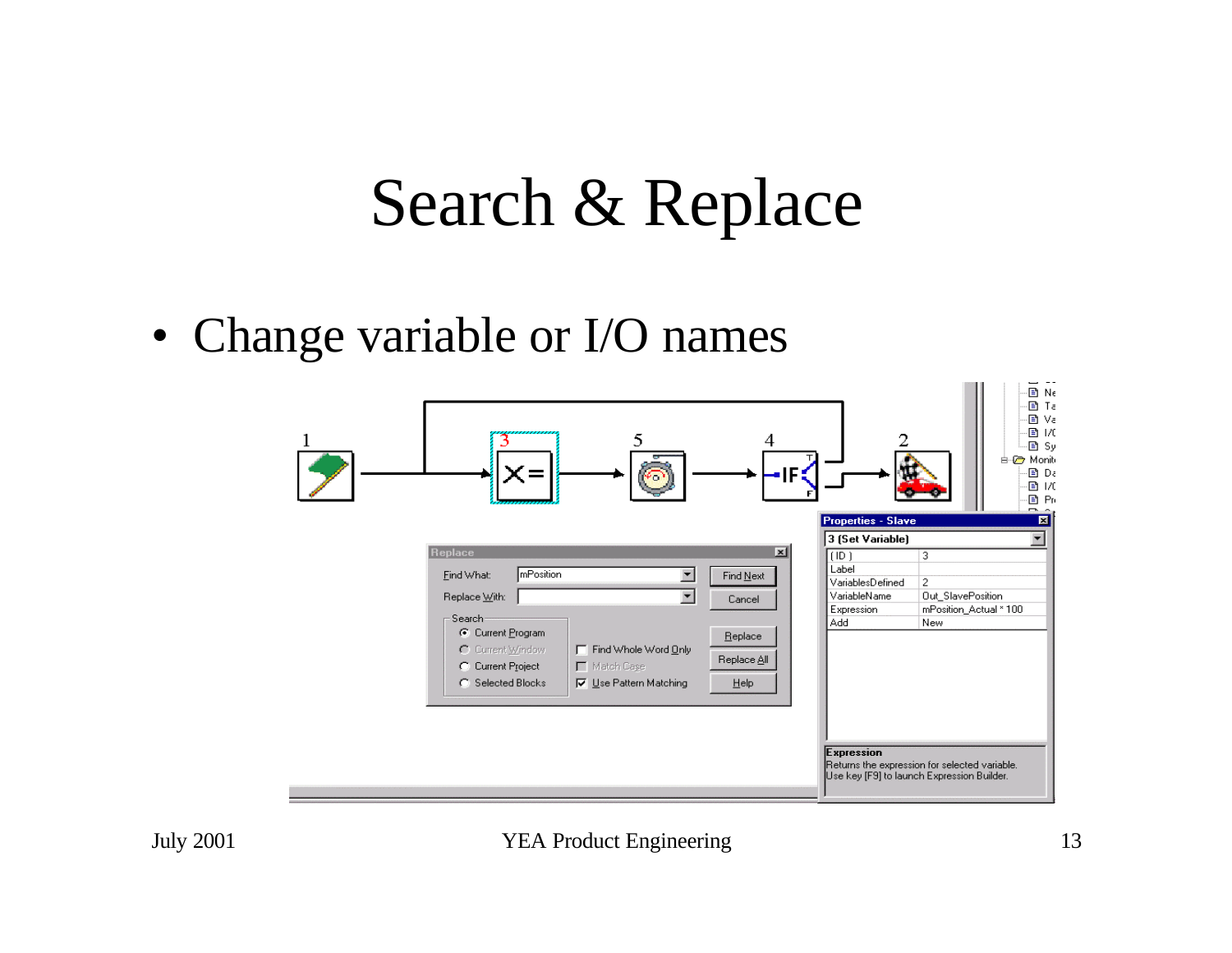### Cross Reference

- Select any type of data, except tables.
- Use "Select" to get window of all items.

| <b>Cross Reference</b><br>⊠                          |                          |                                |                                   |  |  |  |  |
|------------------------------------------------------|--------------------------|--------------------------------|-----------------------------------|--|--|--|--|
| Location                                             | <b>Block</b>             | Property                       | Usage                             |  |  |  |  |
| Program - 2 (Adjust)                                 | 17 - Input (CHECK)       |                                | CurrUsePtr != StorePtr            |  |  |  |  |
| Program - 3 (Capture)                                | 5 - Set Variable (STORE) |                                | LatchBuffer[StorePtr]             |  |  |  |  |
| Program - 3 (Capture)                                | 6 - If Event (CHECK)     |                                | StorePtr > MaxBuffer              |  |  |  |  |
| Program - 3 (Capture)                                | 7 - Set Variable (RESET) | VariableName                   | StorePtr                          |  |  |  |  |
| Program - 3 (Capture)                                | 8 - If Event (CHECK)     | Event                          | StorePtr == PrevUsePtr            |  |  |  |  |
| Program - 4 (Pickup)                                 | 4 - If Event (WAIT)      | Event                          | [CurrUsePtr != StorePtr] &&       |  |  |  |  |
| Data - Variables                                     | n/a                      | n/a                            | StorePtr                          |  |  |  |  |
|                                                      |                          |                                |                                   |  |  |  |  |
|                                                      |                          |                                |                                   |  |  |  |  |
|                                                      |                          |                                |                                   |  |  |  |  |
|                                                      |                          | Cross Reference Item: StorePtr |                                   |  |  |  |  |
| Results: 7 Instances Found For Searching of StorePtr |                          |                                | <b>Find Now</b><br>Exit<br>Select |  |  |  |  |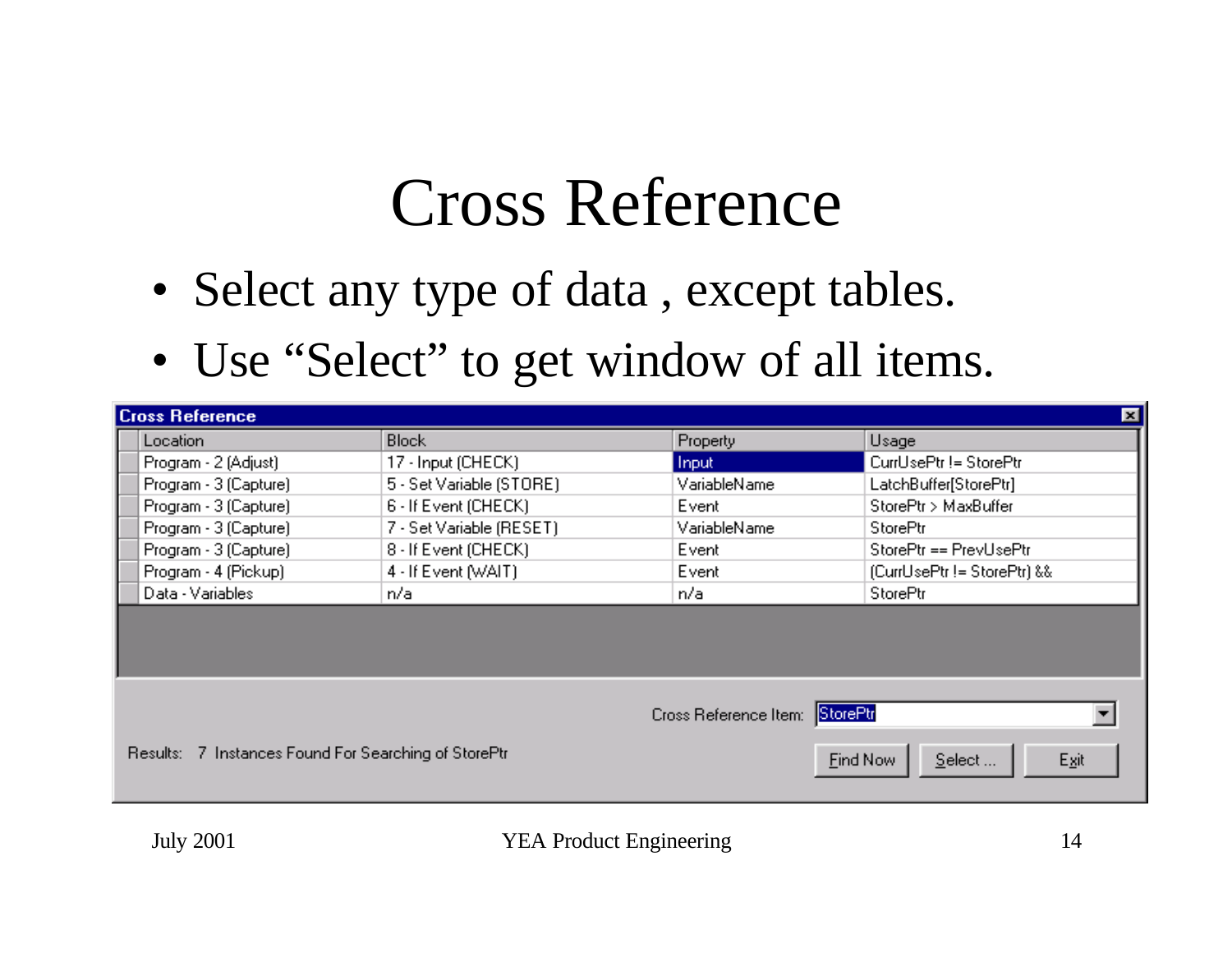## New System Ladder version 225

• Improved MP940 initialization on power up

# New CimScope version 0.37E

• More reliable data transfer and initialization